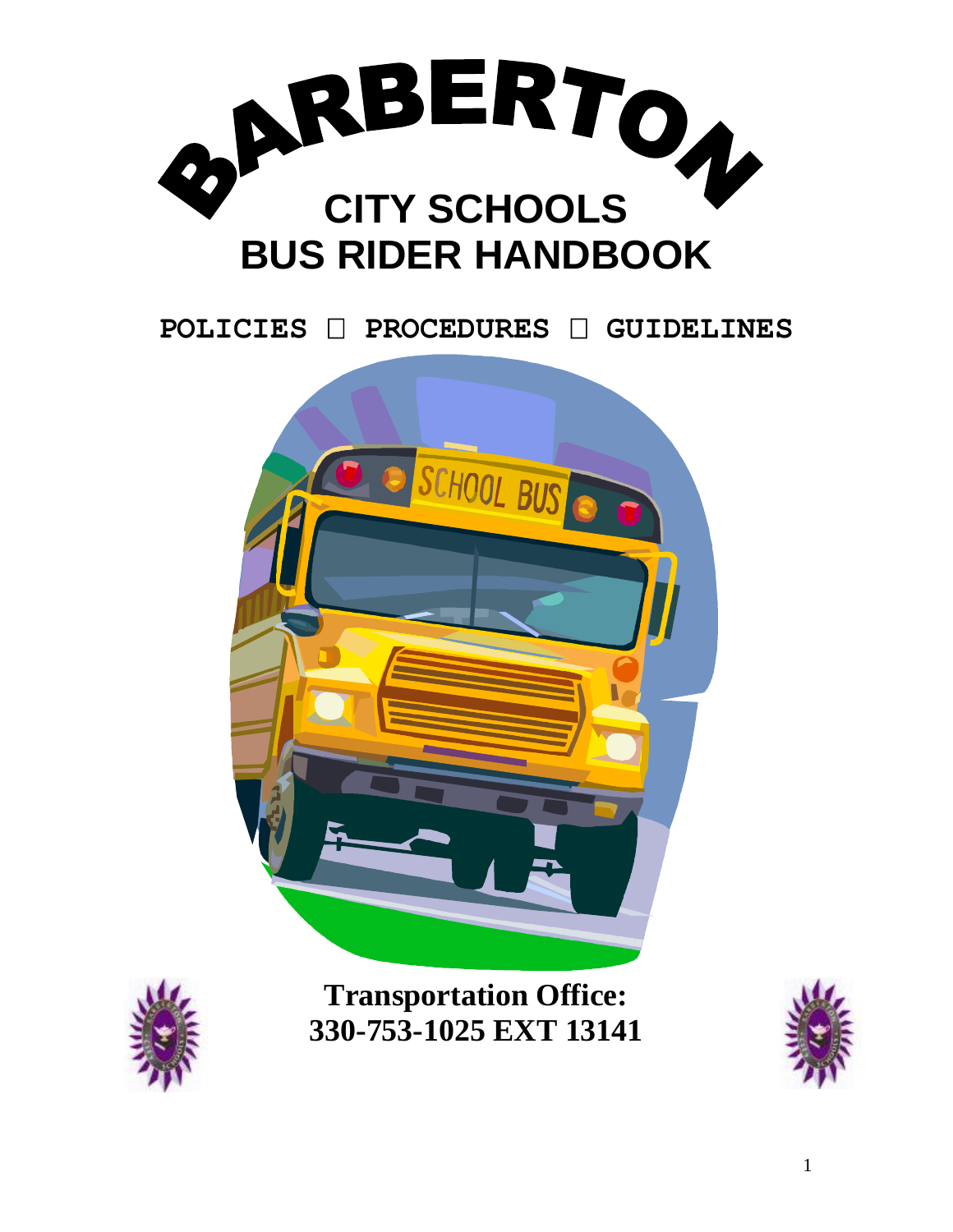## **BUS SAFETY PROGRAM**

- \* Each year instruction is given in the K through  $3<sup>rd</sup>$  grades within the first two weeks of school on bus safety and behavior.
- \* Drivers are provided CPR and emergency first aid training.
- \* All buses are equipped with fire extinguishers, first aid kits, road flares and markers. Additionally, every bus is equipped with a two-way radio.
- \* Annually, drivers participate in an in-service training on topics related to safety. Drivers conduct daily pre-trip bus inspections.
- \* All buses are inspected annually by the State Highway Patrol. Spot safety checks are conducted periodically during the year.
- \* Emergency evacuations drills are conducted each school year.

#### **PUPIL TRANSPORTATION RULES AND REGULATIONS**

#### **BOARD OF EDUCATION RESPONSIBILITIES:**

- 1. The Board of Education shall at all times maintain general supervision and control over the transportation program. The Board shall delegate the actual responsibility for direct control to the person designated by the Superintendent and the Board of Education to be responsible for transportation.
- 2. The bus drivers shall be approved by the BOE, section 3327.10, 4501.01 revised codes.
- 3. Buses used for pupil transportation shall meet all Ohio State standards for school buses.
- 4. Barberton students living in Barberton are transported according to Board Policies
- 5. Special and different walk limits shall be set for students within a one-mile limit if terrain, age of student, traffic, walk-space, weather, or students health have bearing on his or her safety.
- 6. Students with physical handicaps that make walking difficult or dangerous, living any distance from school are entitled to transportation as per regulations for handicapped children.
- 7. Buses must follow the Board Approved assigned route.
- 8. Bus stops shall be limited, where possible, so that students from several homes can meet at a central point safely for group pick up. Elementary aged students may have less distance to walk, whereas, middle and high school aged students may walk greater distance.

#### **SCHEDULES AND ROUTES**

- \* The bus routes have been designed to promote the safest and most efficient transportation to and from school.
- \* Students are required to board and get off at their assigned stops. In addition, students are required to be at their bus stop at least ten (10) minutes early. These requirements are necessary for the safety of the students and the need to get students to and from school in a timely manner.
- \* Pupils are to ride only the buses to which they have been assigned.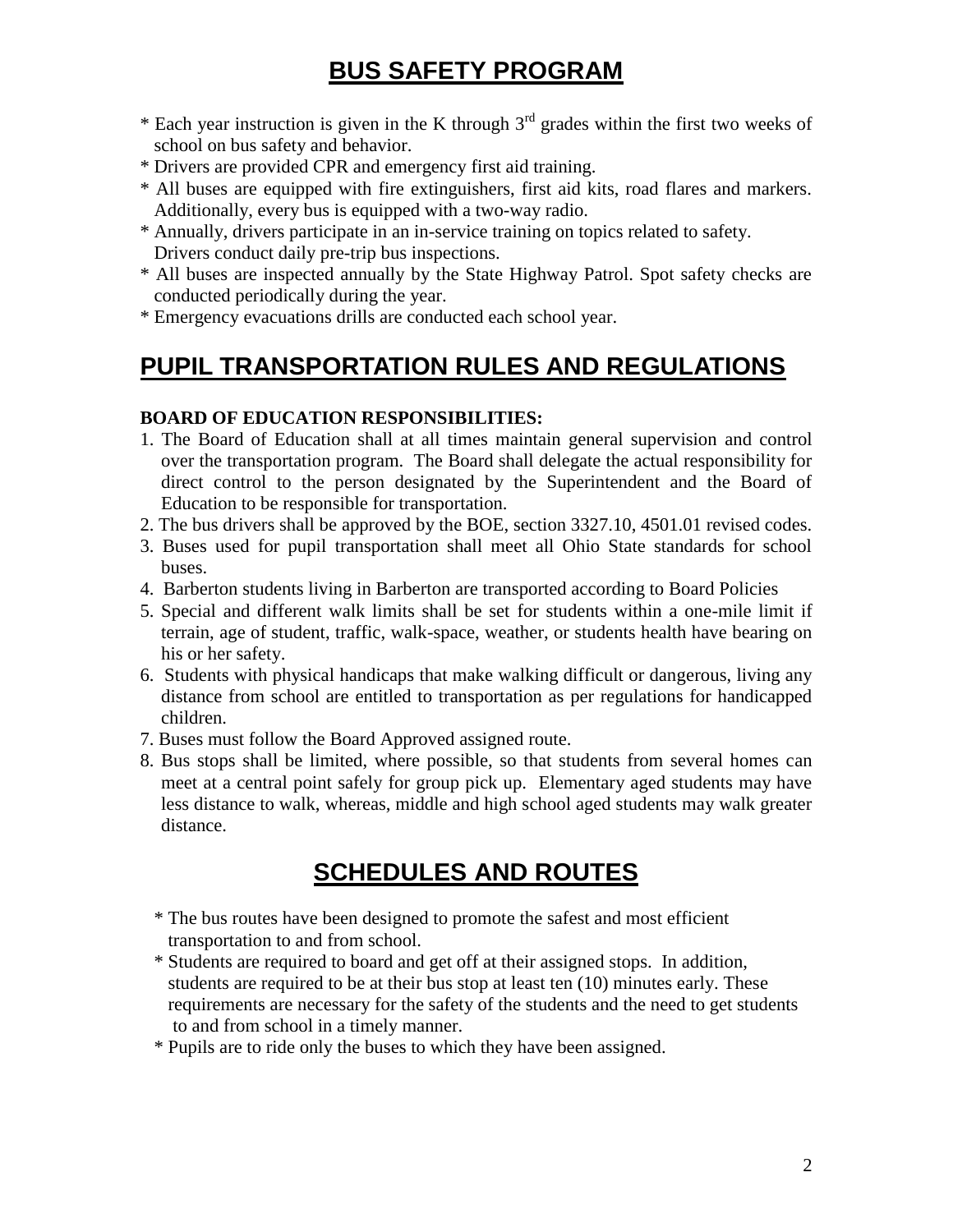## **RIDING THE BUS**

No student is permitted to stand while riding a school bus. Since there may be three students to a seat, it is important to share the space. Drivers are authorized to assign seats. Please do not move from your seat unless instructed to do so.

#### **LOADING:**

Wait for your bus at your **designated place of safety** (O.A.C. 3301-83-13) out of the roadway. You should line up single file and board the bus in an orderly manner, going immediately to your seat so that the bus will not be delayed and others may board. Please do not stand or kneel on seats or sit on seat backs as you could be injured if the bus stops suddenly and it damages the cushions.

#### **UNLOADING:**

When arriving at school, remain seated until instructed by your driver to move. After exiting the bus, go to your **designated place of safety**. (O.A.C. 3301-83-13)

#### **CROSSING THE ROADWAY:**

When it is necessary to cross the street before getting on, or after getting off the bus, you must cross at least ten (10) feet from the front of the bus. Always wait for the bus driver's signal to cross the street or road, as the bus driver is in a position to see traffic from both directions. Before moving into traffic lane, check traffic in both directions. Remember, if your driver sounds the horn it means **DANGER!** Always go to your **designated place of safety** (O.A.C. 3301-83-13) and wait there until bus departs.



#### **DANGER ZONES**

## **AUTHORITY OF DRIVERS**

While being transported on a Barberton City School bus, the students are under the authority of the bus driver who is responsible for the orderly conduct and safety of all riders. Your driver has the authority to enforce all of the rules and regulations as described.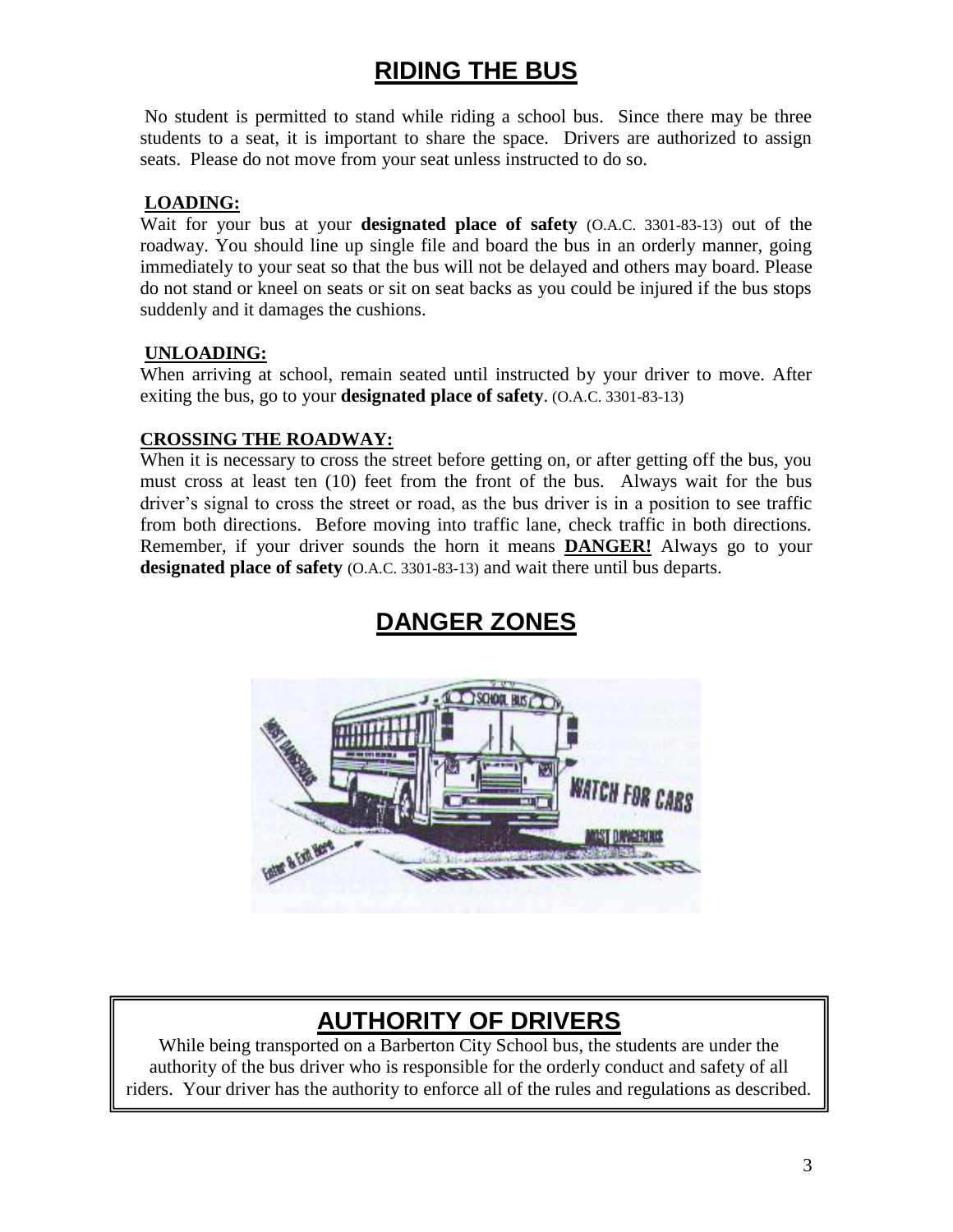## **CONDUCT ON THE BUS**

- ► Reminder that riding the bus is a PRIVILEGE granted to you. The bus is viewed as an extension of the classroom and conduct should be similar.
- ►Profanity or obscene language will not be tolerated on the bus. Use of such language will be considered serious enough misconduct to have your riding privileges suspended.
- ►Eating, drinking, lighting matches, smoking, spitting or littering on the bus floor with any material is not permitted.
- ►Windows may be opened with permission from your driver. Do not extend any part of your body or any other objects out of a bus window at any time. Close your windows as instructed by your driver. Throwing any object from a motor vehicle is prohibited by law.
- ►Any conduct that distracts the attention of the driver or that endangers lives cannot be tolerated. Examples of this conduct are bullying, standing, moving seats with out permission, throwing objects, wrestling, scuffling, fighting, grabbing clothing, books, or other objects and passing them around the bus.
- ►Absolute quiet must be observed while stopped at, and crossing all railroad tracks.
- ►Continued or serious misconduct, or refusal to obey a driver shall be sufficient reason for refusing transportation services to any student. Parents of students doing damage to a school bus may be billed for repair costs.

#### **FORBIDDEN CARGO**

- ►The transportation or carrying of firearms or any other weapons or explosives on a school bus is prohibited by law. There is **ZERO** tolerance for joking about weapons.
- ►The transportation of pets, animals, or any other living creature is also prohibited by law.
- ►Sharp or pointed items, pens, pencils, compasses, etc., should be carried in a closed container.
- ►No glass containers, bottles, balloons, aerosol containers or fragile items may be carried on the bus. (Lunch and thermos bottles are acceptable).
- ►Personal headphone radios are allowed if permitted in your school. They must be played as to not disturb others.
- ►The use of cell phones is not permitted, unless granted by the Bus Driver.
- ►Picture taking by the cell phone is forbidden.
- $\blacktriangleright$  Pupils may carry on the bus only objects that can be held in their laps i.e., musical instruments, projects or packages. Please arrange other means of transportation if you must bring any large, fragile, or forbidden cargo to school.

## **PARENT RESPONSIBILITIES ARE**

- 1. To insure that your child arrives at the correct bus stop 10 minutes before bus time.
- 2. To provide necessary protection for your child when going to and from the bus stop.
- 3. To accept joint responsibility with school authorities for proper conduct of your child while riding the bus and at the bus stop.
- 4. To be sure that your child is properly dressed for the weather.
- 5. To make a reasonable effort to understand and cooperate with those responsible for student transportation.
- 6. To explain to your child that a bus may take a different route on occasion than what he or she is use to and not to be upset. They will arrive at their bus stop or school.
- 7. Parent of a Kindergarten or Head Start must be at the stop otherwise the child will be taken back to their school or bus garage. Authority will be called.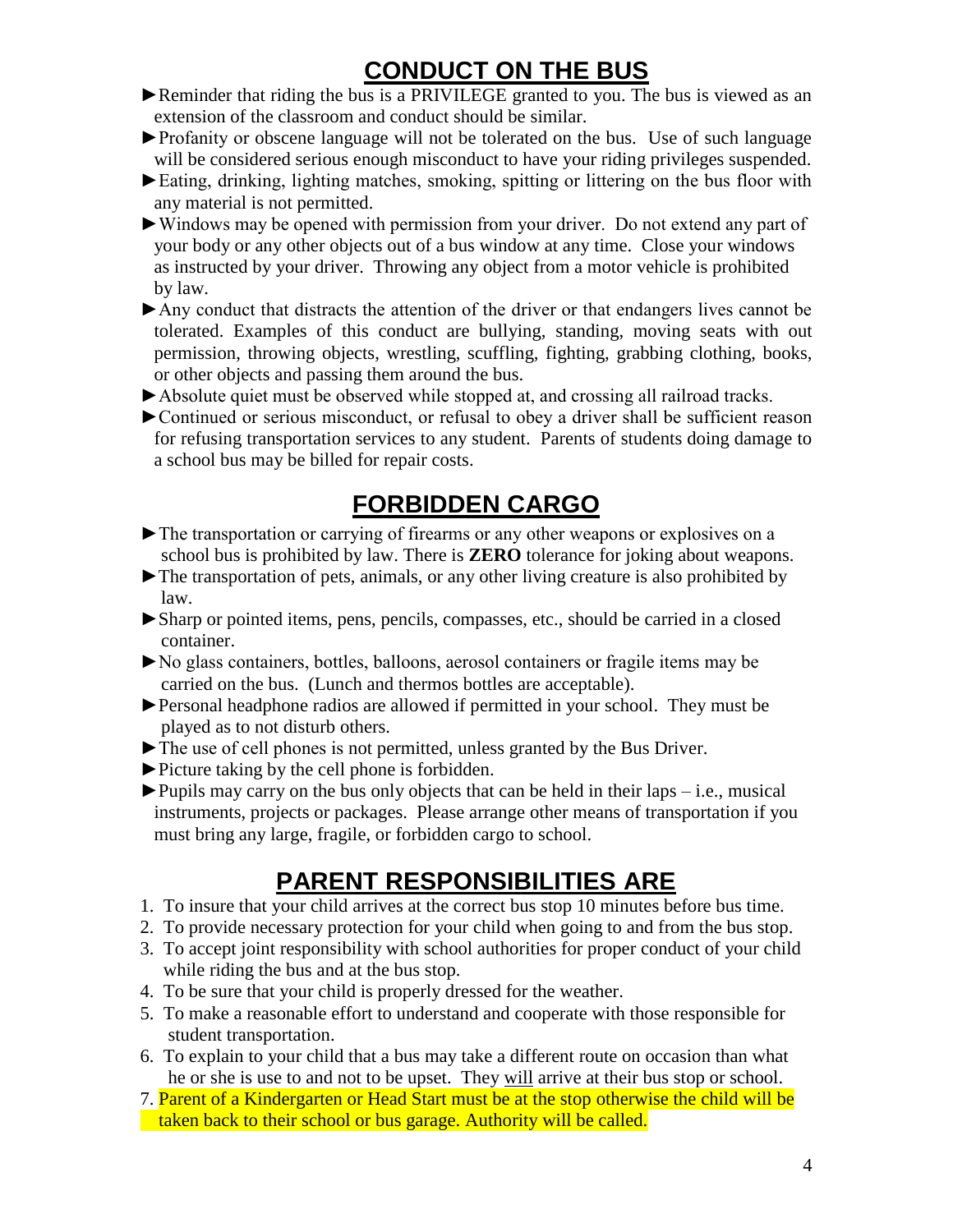